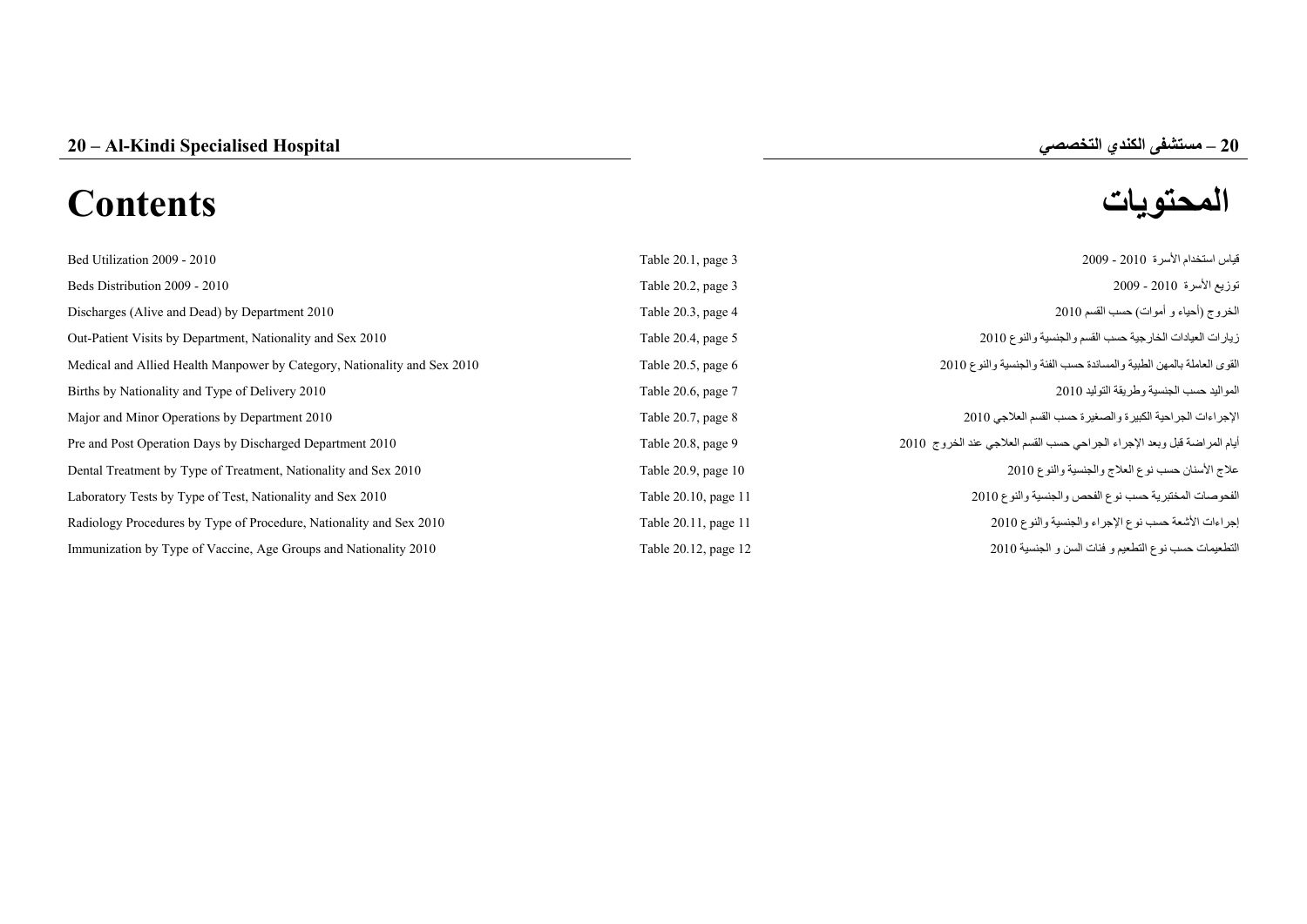<span id="page-1-0"></span>

| <b>Description</b>      | 2010  | 2009  | البيان                  |
|-------------------------|-------|-------|-------------------------|
| Total admissions        | 1,595 | 952   | إجمالي الدخول           |
| Total discharges        | 1,527 | 952   | إجمالي الخروج           |
| Number of beds          | 17    | 17    | عدد الأسر ة             |
| Bed days available      | 6,205 | 6,205 | أيام الأسرة             |
| Patient days-overnight  | 676   | 377   | أيام المرضي             |
| Patients days < 1 day   | 866   | 518   | أيام المرضىي أقل من يوم |
| Total patients days     | 1,542 | 895   | جملة أيام المرضي        |
| Bed occupancy rate      | 24.9  | 14.4  | معدل أشغال السر بر      |
| Turnover rate           | 89.8  | 56.0  | معدل دور ان السر بر     |
| Turnover interval       | 3.1   | 5.6   | فترة فراغ السرير        |
| Average daily admission | 4.4   | 2.6   | متوسط الدخول اليومي     |
| Average daily discharge | 4.2   | 2.6   | متوسط الخروج اليومي     |
| Average length of stay  | 1.0   | 0.9   | منّه سط مدة الأقامة     |
|                         |       |       |                         |

## **جدول 20.1 Table قياس استخدام األسرة 2009 - 2010 Bed Utilization 2009 - 2010**

## **توزيع األسرة 2009 - 2010 Beds Distribution 2009 - 2010 جدول 20.2 Table**

| <b>Service</b>                   | 2010 | 2009 | الخدمة                                     |
|----------------------------------|------|------|--------------------------------------------|
| Day Case Unit                    |      | າ    | وحدة الإقامة القصير ة                      |
| Private Ward (VIP)               | 2    |      | الجناح الخاص<br>وحدة العناية القصوى        |
| Intensive Care Unit              |      |      |                                            |
| Medical / Surgical               | 4    | 4    | الباطنية / الجراحة                         |
| Obstetrics / Gynecology          | 3    | 3    | أمراض النساء والو لادة                     |
| <b>Total</b>                     | 17   | 17   | الحملة                                     |
| Special Care Baby Unit / Nursery |      |      | وحدة العنابة الخاصية بالمو البد / الحضيانة |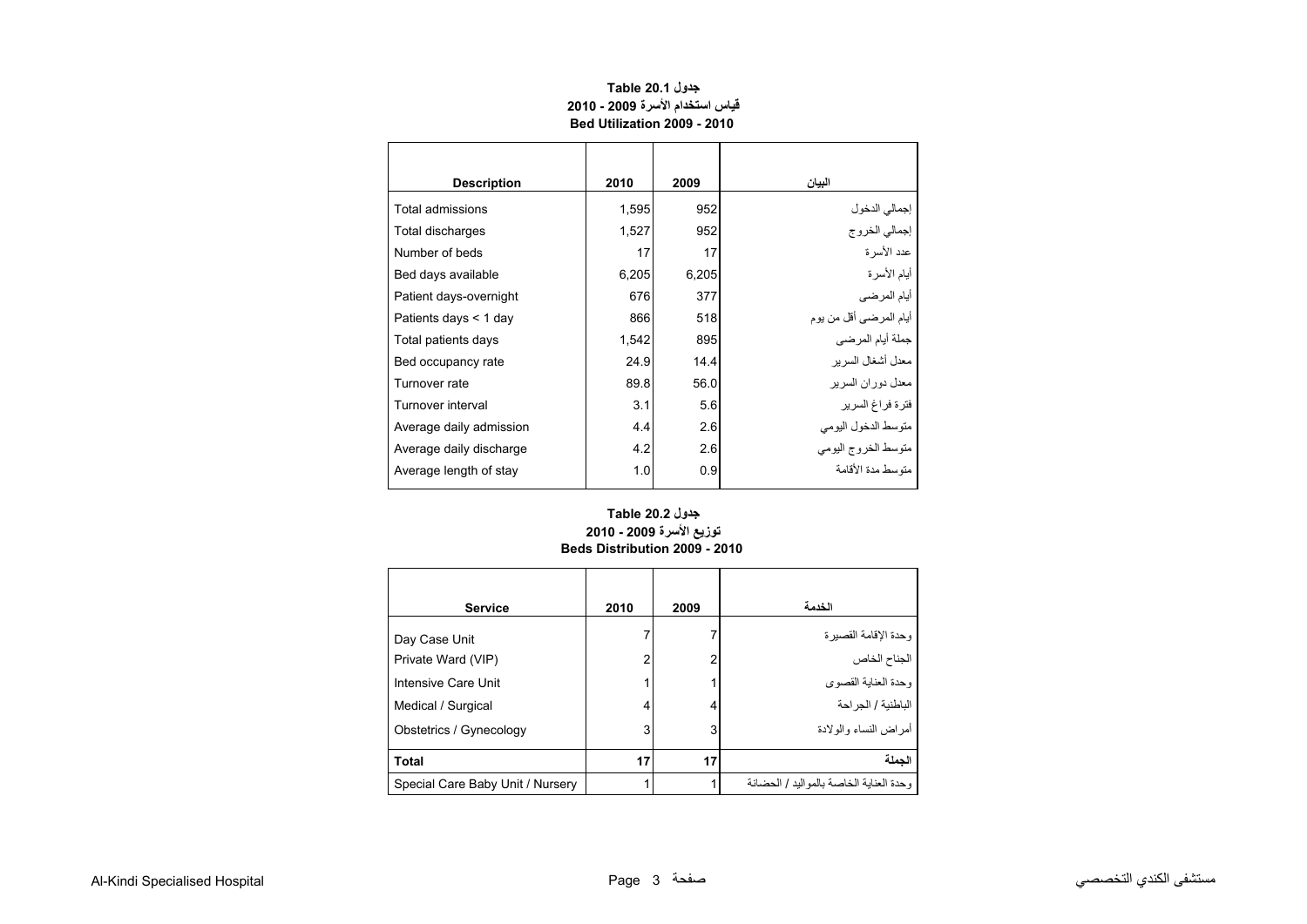<span id="page-2-0"></span>

|                         | <b>Total</b> | Dead   الجملة<br>الأموات<br>Alive |               |       | الأحياء |       |                       |  |
|-------------------------|--------------|-----------------------------------|---------------|-------|---------|-------|-----------------------|--|
|                         |              |                                   |               |       |         |       |                       |  |
|                         |              | العدد                             |               | العدد |         | العدد |                       |  |
| <b>Department</b>       | $\%$         | No.                               | $\frac{0}{0}$ | No.   | %       | No.   | القسم                 |  |
| Medical                 | 3.6          | 55                                |               |       | 3.6     | 55    | الباطنية              |  |
| Ear, Nose & Throat      | 1.0          | 16                                |               |       | 1.0     | 16    | أنف وأذن وحنجرة       |  |
| Obstetrics / Gynecology | 23.4         | 357                               |               |       | 23.4    | 357   | أمراض النساء والولادة |  |
| Surgery                 | 54.4         | 830                               |               |       | 54.4    | 830   | الجراحة               |  |
| Paediatric              | 15.8         | 241                               |               |       | 15.8    | 241   | الأطفال               |  |
| Opthalmology            | 1.8          | 28                                |               |       | 1.8     | 28    | العيون                |  |
| <b>Total</b>            | 100.0        | 1,527                             |               |       | 100.0   | 1,527 | الجملة                |  |

## **جدول 20.3 Table الخروج (أحياء <sup>و</sup> أموات) حسب القسم <sup>2010</sup> Discharges (Alive and Dead) by Department 2010**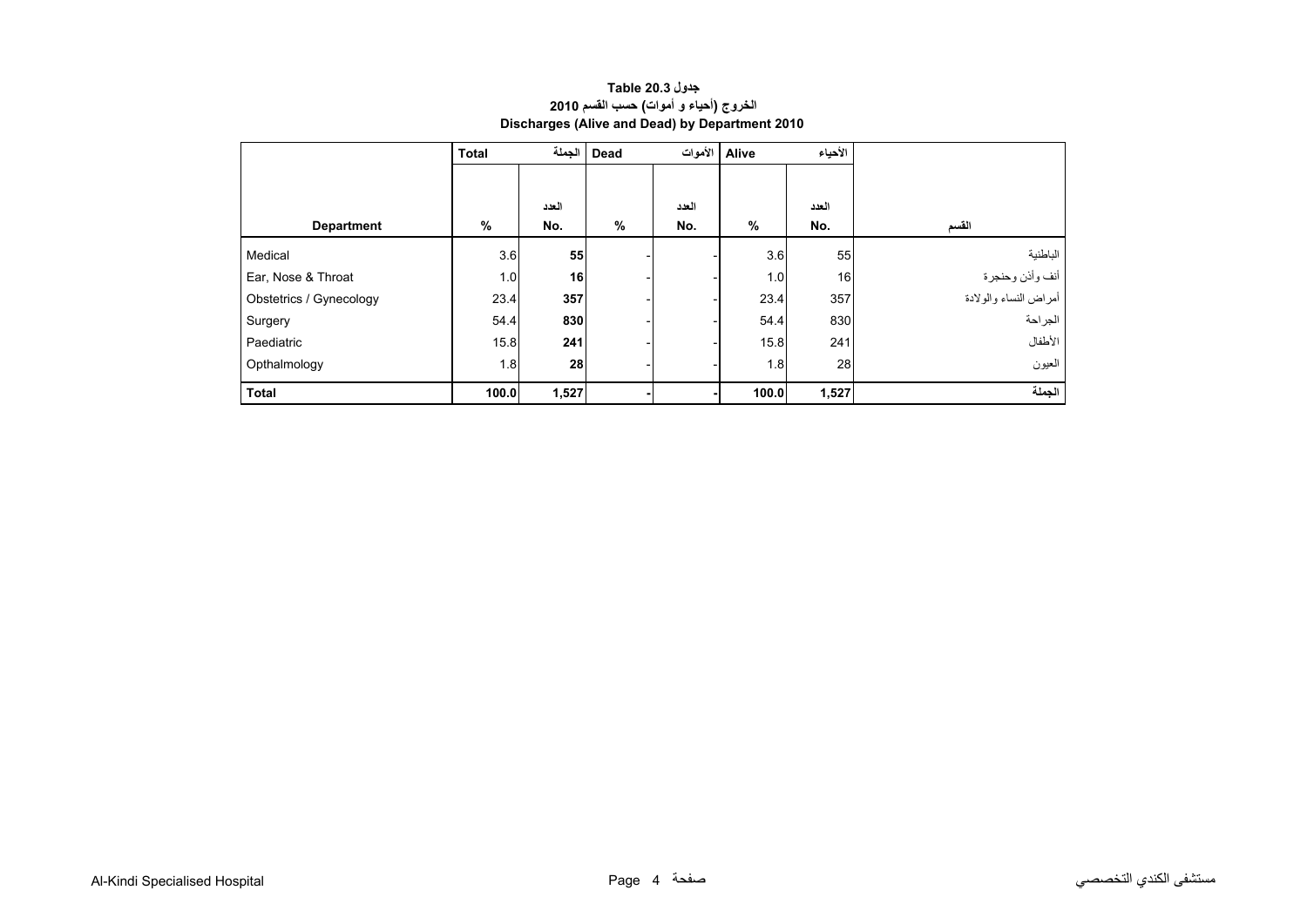<span id="page-3-0"></span>

|                         | الجملة<br><b>Total</b> |        |             | Non-Bahraini<br>غیر بحرین <i>ی</i> |        |                | <b>Bahraini</b> |        | بحريني    |                       |
|-------------------------|------------------------|--------|-------------|------------------------------------|--------|----------------|-----------------|--------|-----------|-----------------------|
|                         |                        |        |             |                                    |        |                |                 |        |           |                       |
|                         | الجملة                 | أننى   | نكر         | الجملة                             | أنشى   | نكر            | الجملة          | أننى   | نكر       |                       |
| <b>Department</b>       | <b>Total</b>           | Female | <b>Male</b> | <b>Total</b>                       | Female | <b>Male</b>    | <b>Total</b>    | Female | Male      | القسم                 |
| A & E Clinic            | 5,435                  | 2,691  | 2,744       | 175                                | 95     | 80             | 5,260           | 2,596  | 2,664     | عيادة الطوارئ         |
| Dental                  | 17,050                 | 9,101  | 7,949       | 3,506                              | 2,217  | .289           | 13,544          | 6,884  | 6,660     | الأسنان               |
| Medical                 | 4,096                  | 2,295  | 1,801       | 1,994                              | 945    | 1,049          | 2,102           | 1,350  | 752       | الأمراض الباطنية      |
| Obstetrics & Gynecology | 4,074                  | 4,074  | <b>NA</b>   | 718                                | 718    | <b>NA</b>      | 3,356           | 3,356  | <b>NA</b> | أمراض النساء والولادة |
| Paediatrics             | 3,302                  | 1,397  | 1,905       | 1,150                              | 584    | 566            | 2,152           | 813    | 1,339     | أمراض الأطفال         |
| Surgical                | 1,395                  | 819    | 576         | 286                                | 163    | 123            | 1,109           | 656    | 453       | الجراحة               |
| Orthopedics             | 4,114                  | 2,308  | 1,806       | 515                                | 313    | 202            | 3,599           | 1,995  | 1,604     | العظام والكسور        |
| Dermatology             | 5,039                  | 2,524  | 2,515       | 392                                | 220    | 172            | 4,647           | 2,304  | 2,343     | الأمراض الجلدية       |
| Cardiology              | 1,238                  | 293    | 945         | 153                                | 48     | 105            | 1,085           | 245    | 840       | أمراض القلب           |
| Urology                 | 422                    | 75     | 347         | 45                                 | 11     | 34             | 377             | 64     | 313       | أمراض المسالك البولية |
| Gastroenterology        | 3,367                  | 1,540  | 1,827       | 418                                | 161    | 257            | 2,949           | 1,379  | 1,570     | أمراض الجهاز الهضمي   |
| <b>Dietitian</b>        | 65                     | 43     | 22          | 6                                  | 4      | $\overline{c}$ | 59              | 39     | 20        | التغذية               |
| Physiotherapy           | 5,945                  | 2,519  | 3,426       | 331                                | 193    | 138            | 5,614           | 2,326  | 3,288     | العلاج الطبيعي        |
| <b>Total</b>            | 55,542                 | 29,679 | 25,863      | 9,689                              | 5,672  | 4,017          | 45,853          | 24,007 | 21,846    | الجملة                |

## **جدول 20.4 Table زيارات العيادات الخارجية حسب القسم والجنسية والنوع <sup>2010</sup> Out-Patient Visits by Department, Nationality and Sex 2010**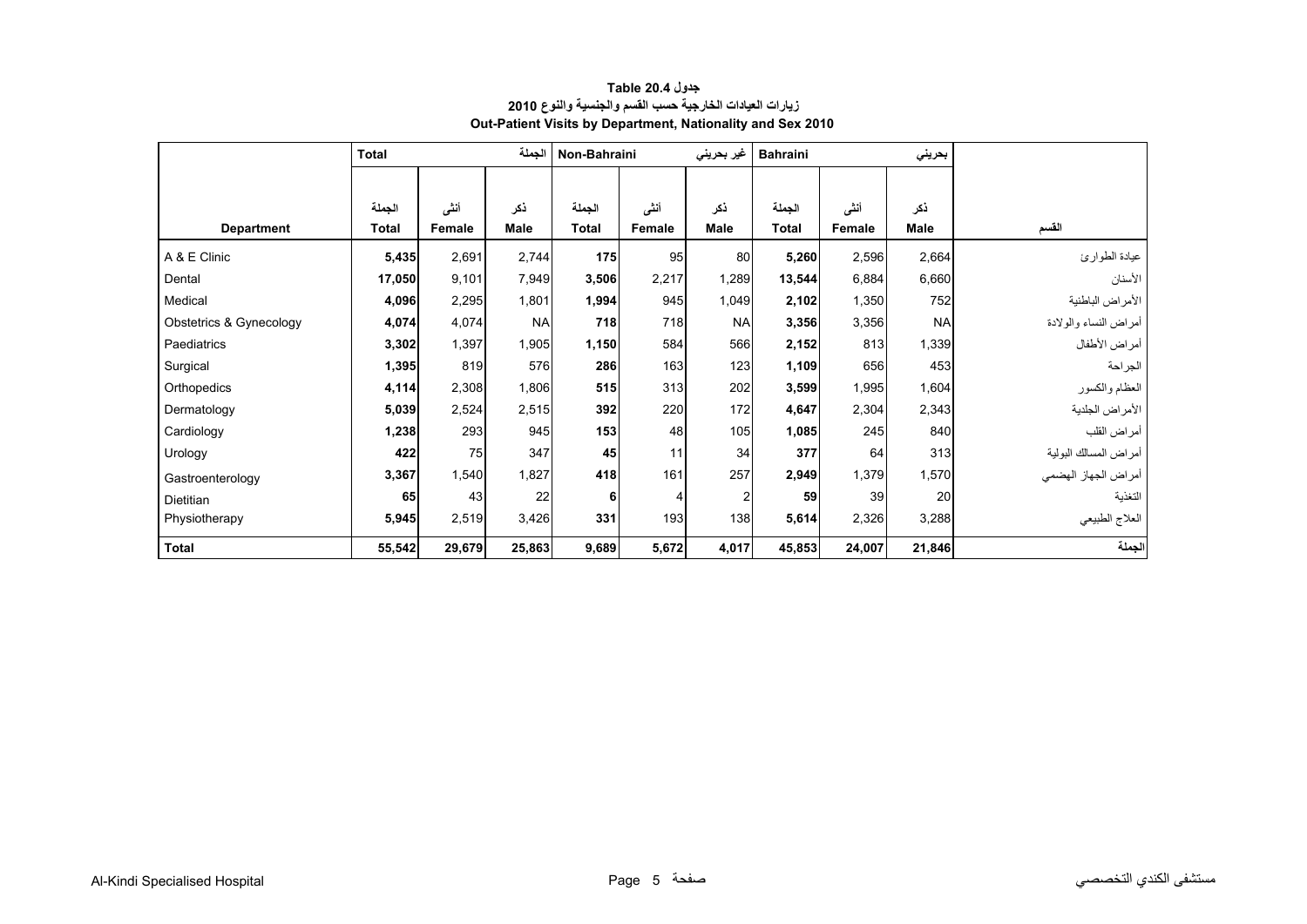### **جدول 20.5 Table القوى العاملة بالمھن الطبية والمساندة حسب الفئة <sup>و</sup> الجنسية <sup>و</sup> النوع <sup>2010</sup> Medical and Allied Health Manpower by Category, Nationality and Sex 2010**

<span id="page-4-0"></span>

|                                                         | <b>Total</b> |                | الحملة<br>Non-Bahraini |              |        | غير بحريني | <b>Bahraini</b> |        | بحريني |                             |
|---------------------------------------------------------|--------------|----------------|------------------------|--------------|--------|------------|-----------------|--------|--------|-----------------------------|
|                                                         |              |                |                        |              |        |            |                 |        |        |                             |
|                                                         | الجملة       | أننى           | ذكر                    | الجملة       | أنشى   | ذكر        | الجملة          | أنشى   | ذكر    |                             |
| Category                                                | Total        | Female         | <b>Male</b>            | <b>Total</b> | Female | Male       | Total           | Female | Male   | الفنة                       |
| Physicians                                              | 36           | 8              | 28                     | 12           |        |            | 24              |        | 21     | الأطباء                     |
| Dentists                                                | 6            | 6              |                        |              |        |            |                 |        |        | أطباء الأسنان               |
| Pharmacists & Technicians                               |              | 2              |                        |              |        |            |                 |        |        | الصيادلة وفنيو صيدلة        |
| Nurses*                                                 | 50           | 50             |                        | 50           | 50     |            |                 |        |        | الممرضات *                  |
| <b>Practical Nurses</b>                                 | 13           | 13             |                        | 13           | 13     |            |                 |        |        | الممرضين العمليين           |
| Laboratory Technologists & Technicians                  |              | 2              |                        |              |        |            |                 |        |        | محللو وفنيو مختبر           |
| Radiographers & Technicians                             |              | 3 <sub>l</sub> |                        |              |        |            |                 |        |        | مصنورو وفنيو أشعة           |
| Physiotherapists, Occupational Therapists & Technicians |              | 3              |                        |              |        |            |                 |        |        | فنيو علاج طبيعي وتأهيل مهني |
| Anaesthesia Technician                                  |              | 2              |                        |              |        |            |                 |        |        | فنيو التخدير                |
| Electro Cardiogram technician                           |              |                |                        |              |        |            |                 |        |        | فنيو تخطيط القلب            |

\* الممرضات: الحدد لا يشمل الممرضين العمليين والفئات الأقل . . . \* Nurses excluding practical nurses and other grades below staff nurse \*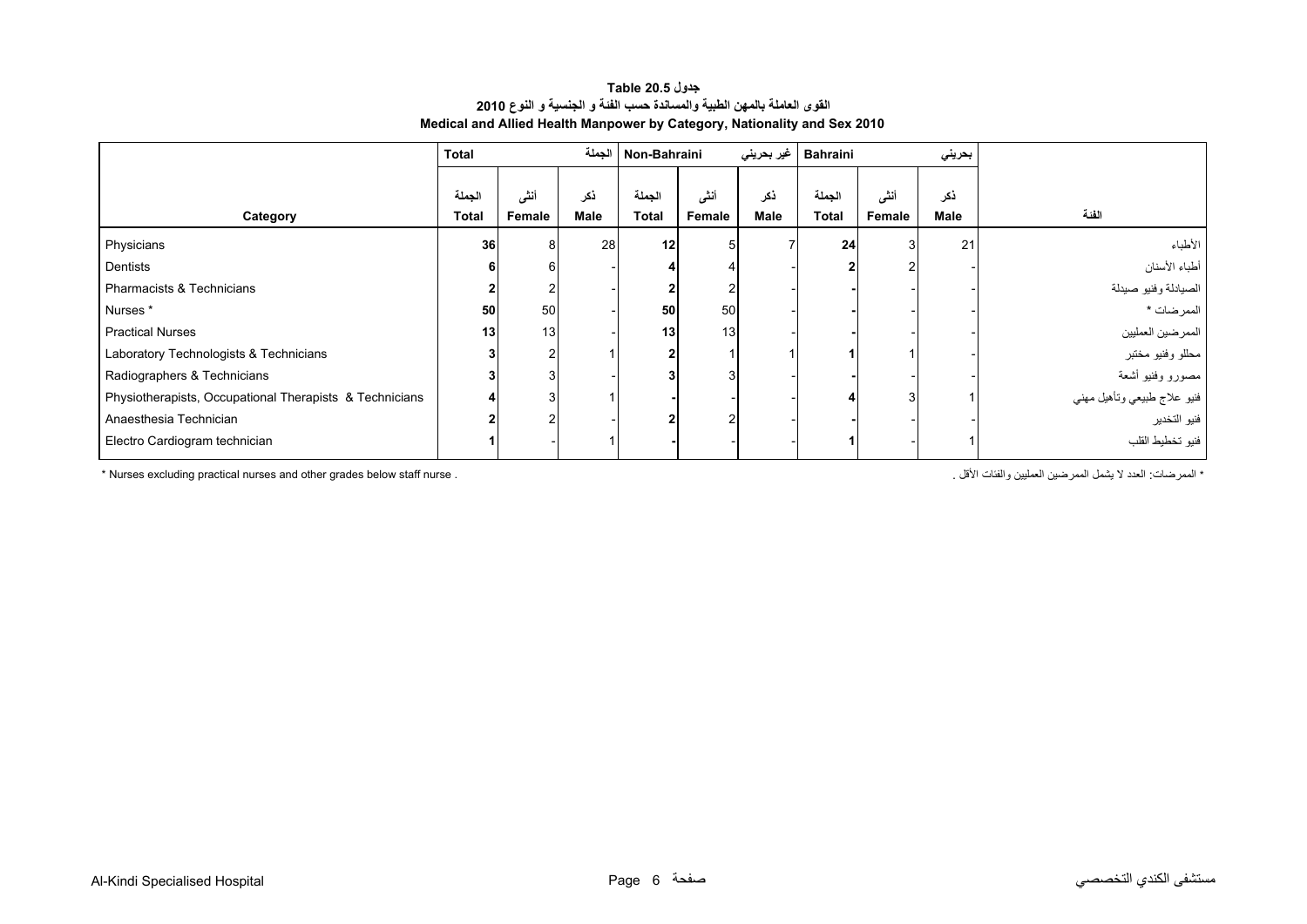<span id="page-5-0"></span>

|                           |               |               |                   | <b>Live Births</b>          |       |                      |               |                         |
|---------------------------|---------------|---------------|-------------------|-----------------------------|-------|----------------------|---------------|-------------------------|
| <b>Births</b>             | جملة          | المواليد      | جملة المواليد     | Premature                   | الخدج | <b>Full Term</b>     | مكتمل         | المواليد                |
|                           | المواليد      | الموتى        | الأحياء           | مشوه                        | سليم  | مشوه                 | سليم          |                         |
| Nationality / type        | <b>Total</b>  | Still         | <b>Total Live</b> | Congenital<br><b>Normal</b> |       | Congenital           | <b>Normal</b> | الجنسية / طريقة التوليد |
| of delivery               | <b>Births</b> | <b>Births</b> | <b>Births</b>     | <b>Abnormalities</b>        |       | <b>Abnormalities</b> |               |                         |
| <b>Bahraini</b>           |               |               |                   |                             |       |                      |               | بحريني                  |
| Normal Delivery           |               |               |                   |                             |       |                      |               | ولادة طبيعية            |
| Vertex                    | 41            |               | 41                |                             |       |                      |               | رأسي 41                 |
| <b>Breech</b>             |               |               |                   |                             |       |                      |               | مقعدة -                 |
|                           |               |               |                   |                             |       |                      |               |                         |
| <b>Assisted Delivery</b>  |               |               |                   |                             |       |                      |               | ولادة بالمساعدة         |
| Vacuum                    | 3             |               | 3                 |                             |       |                      |               | شفط 3                   |
| Forceps                   | 4             |               | $\overline{4}$    |                             |       |                      |               | جفت 4                   |
| Caesarian section         | 47            |               | 47                |                             |       |                      |               | قيصرية 47               |
|                           |               |               |                   |                             |       |                      |               |                         |
| <b>Total Bahraini</b>     | 95            |               | 95                |                             |       |                      | 95            | الجملة بحرين <i>ي</i>   |
| Non-Bahraini              |               |               |                   |                             |       |                      |               | غير بحرين <i>ي</i>      |
| Normal Delivery           |               |               |                   |                             |       |                      |               | ولادة طبيعية            |
| Vertex                    | 5             |               | 5                 |                             |       |                      |               | رأسي 5                  |
| <b>Breech</b>             |               |               |                   |                             |       |                      |               | مقعدة ا-                |
|                           |               |               |                   |                             |       |                      |               |                         |
| <b>Assisted Delivery</b>  |               |               |                   |                             |       |                      |               | ولادة بالمساعدة         |
| Vacuum                    |               |               |                   |                             |       |                      |               | شفط –                   |
| Forceps                   |               |               |                   |                             |       |                      |               | جفت -                   |
| Caesarian section         | 14            |               | 14                |                             |       |                      |               | قيصرية 14               |
| <b>Total Non-Bahraini</b> | 19            |               | 19                |                             |       |                      |               |                         |
|                           |               |               |                   |                             |       |                      | 19            | الجملة غير بحريني       |
| <b>Grand Total</b>        | 114           |               | 114               |                             |       |                      | 114           | الجملة الكلية           |

## **جدول 20.6 Table المواليد حسب الجنسية وطريقة التوليد <sup>2010</sup> Births by Nationality and Type of Delivery 2010**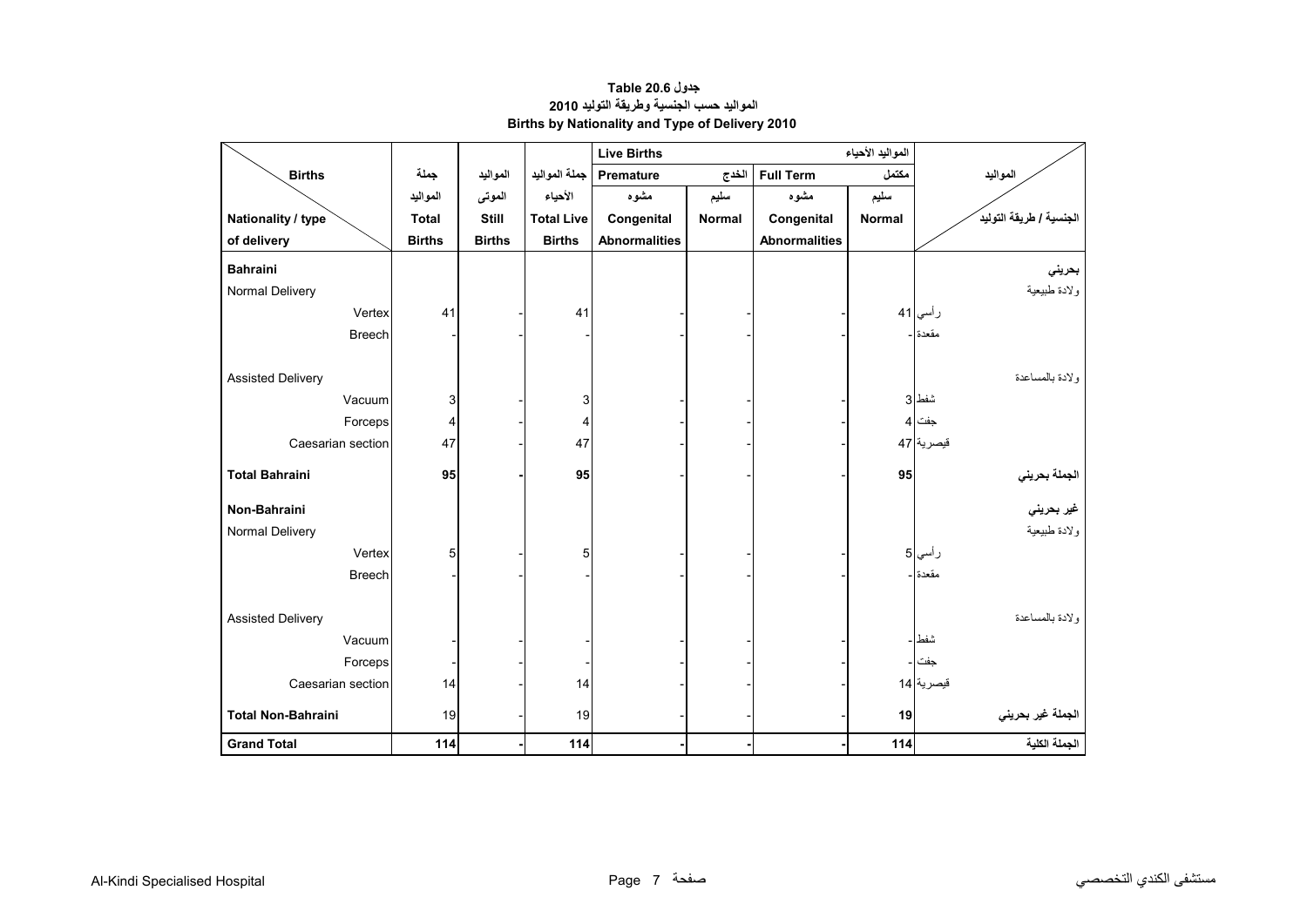<span id="page-6-0"></span>

|                        | <b>Procedure Type</b> |              | نوع الإجراء |                        |
|------------------------|-----------------------|--------------|-------------|------------------------|
|                        |                       |              |             |                        |
|                        | الجملة                | صغيرة        | كبيرة       |                        |
| <b>Department</b>      | <b>Total</b>          | <b>Minor</b> | Major       | القسم                  |
| <b>General Surgery</b> | 343                   | 141          | 202         | الجراحة العامة         |
| Orthopedics & Fracture | 93                    | 44           | 49          | العظام                 |
| Plastic Surgery        | 183                   | 70           | 113         | جر احة التجميل         |
| Paediatrics            | 127                   | 94           | 33          | أمراض الأطفال          |
| Ear, Nose & Throat     | 16                    | 5            | 11          | أنف وأذن وحنجرة        |
| Opthalmology           | 28                    |              | 28          | أمر اض العبون          |
| Gynecology             | 154                   | 95           | 59          | أمراض النساء           |
| Obstetrics             | 60                    |              | 60          | الو لادة               |
| Dental                 | 138                   | 131          | 7           | الأسنان                |
| Neuro Surgery          | 6                     | 3            | 3           | جراحة الأمراض العصبية  |
| Gastroenterology       | $\mathbf{2}$          | 2            |             | أمراض الجهاز الهضمي    |
| Urology                | 55                    | 13           | 42          | أمر اض المسالك البولبة |
| <b>Total</b>           | 1,205                 | 598          | 607         | الجملة                 |

## **جدول 20.7 Table اإلجراءات الجراحية الكبيرة <sup>و</sup> الصغيرة حسب القسم العالجي <sup>2010</sup> Major and Minor Operations by Department 2010**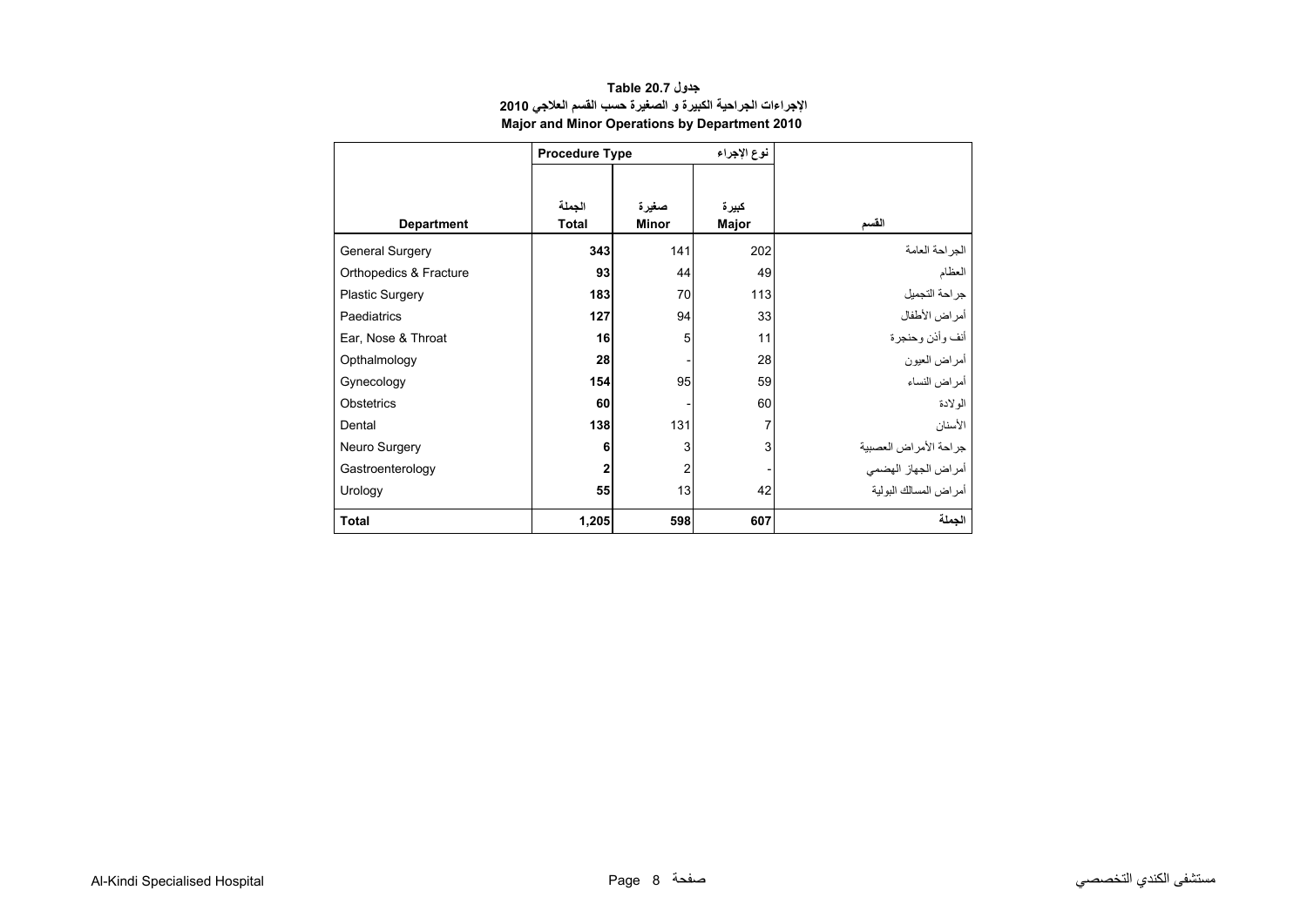| جدول Table 20.8                                                         |
|-------------------------------------------------------------------------|
| أيام المراضة قبل وبعد الإجراء الجراحي حسب القسم العلاجي عند الخروج 2010 |
| Pre and Post Operation Days by Discharged Department 2010               |

<span id="page-7-0"></span>

| <b>Department</b>                | 2010 | القسم                   |
|----------------------------------|------|-------------------------|
| Medical                          | 18   | الباطنية                |
| Surgery                          | 476  | الجر احة                |
| Opthalmology                     | 25   | العيون                  |
| Ear, Nose & Throat               |      | الأنف والأذن والحنجرة   |
| Dental                           | 138  | الأسنان                 |
| Paediatrics                      | 102  | أمراض الأطفال           |
| <b>Orthopedics &amp;Fracture</b> | 93   | جراحة العظام والكسور    |
| Plastic Surgery & Burns          | 197  | جراحة التجميل والحروق   |
| Obstetrics/Gynecology            | 357  | أمر اض النساء والو لادة |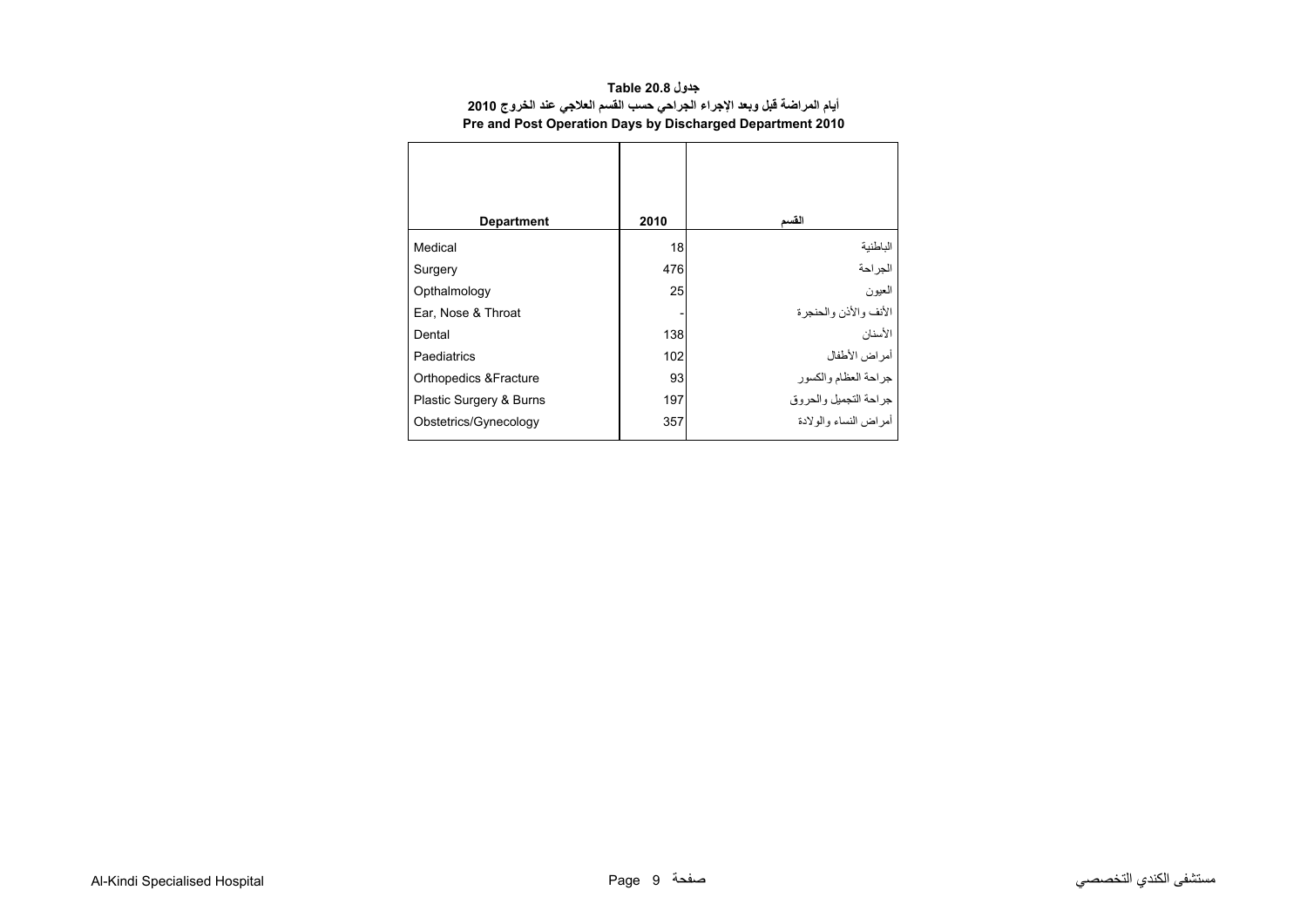<span id="page-8-0"></span>

|                          | <b>Total</b> |        | الجملة      | Non-Bahraini |        | غیر بحرینی  | <b>Bahraini</b> |               |             |                |
|--------------------------|--------------|--------|-------------|--------------|--------|-------------|-----------------|---------------|-------------|----------------|
|                          |              |        |             |              |        |             |                 |               |             |                |
|                          | الجملة       | أنشى   | ذكر         | الجملة       | أننى   | ذكر         | الجملة          | أنثى          | ذكر         |                |
| <b>Type of Treatment</b> | <b>Total</b> | Female | <b>Male</b> | <b>Total</b> | Female | <b>Male</b> | <b>Total</b>    | <b>Female</b> | <b>Male</b> | نوع العلاج     |
| General treatment        | 1,560        | 750    | 810         | 600          | 450    | 150         | 960             | 300           | 660         | العلاج العام   |
| Gum treatment            | 8,200        | 4,188  | 4,012       | 850          | 598    | 252         | 7,350           | 3,590         | 3,760       | علاج اللثة     |
| Nerve                    | 1,300        | 670    | 630         | 400          | 210    | 190         | 900             | 460           | 440         | علاج الأعصاب   |
| Surgical treatment       | 250          | 110    | 140         | 75           | 55     | 20          | 175             | 55            | 120         | العلاج الجراحي |
| Filling                  | 5,500        | 3,250  | 2,250       | 1,500        | 850    | 650         | 4,000           | 2,400         | 1,600       | الحشو          |
| Extraction               | 150          | 90     | 60          | 60           | 40     | 20          | 90              | 50            | 40          | الخلع          |
| Denture                  | 10           | 8      | 2           | 6            | 6      |             | 4               |               | 2           | التركيب        |
| Orthodontics             | 80           | 35     | 45          | 15           | 8      |             | 65              | 27            | 38          | تقويم الأسنان  |
| <b>Total</b>             | 17,050       | 9,101  | 7,949       | 3,506        | 2,217  | 1,289       | 13,544          | 6,884         | 6,660       | الجملة         |

## **جدول 20.9 Table عالج األسنان حسب نوع العالج والجنسية والنوع <sup>2010</sup> Dental Treatment by Type of Treatment, Nationality and Sex 2010**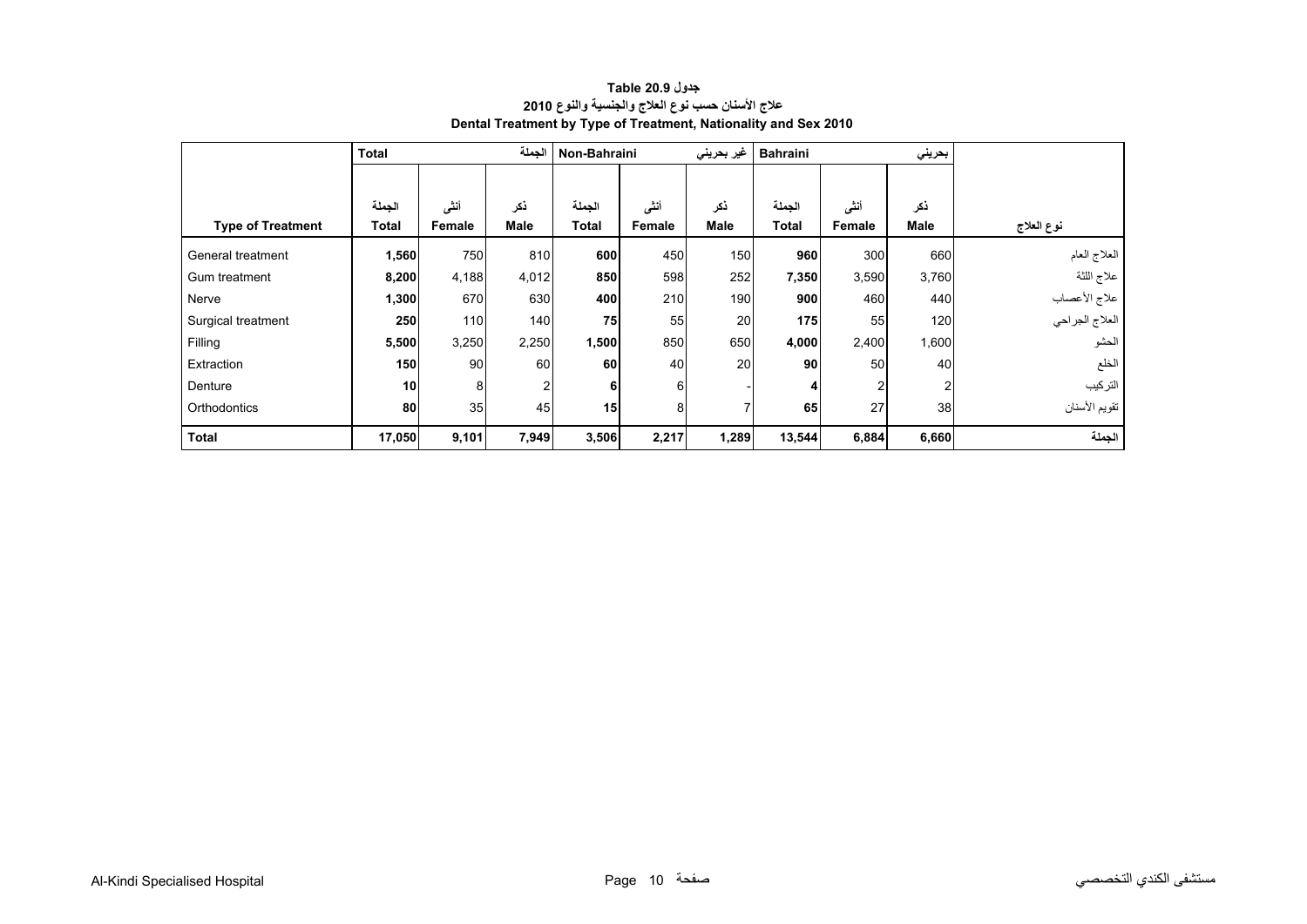<span id="page-9-0"></span>

|                                         | <b>Total</b> |        |        | Non-Bahraini الجملة<br>Bahraini غير بحرين <i>ي</i> |        |             |        |        | بحرينى      |                                         |
|-----------------------------------------|--------------|--------|--------|----------------------------------------------------|--------|-------------|--------|--------|-------------|-----------------------------------------|
|                                         |              |        |        |                                                    |        |             |        |        |             |                                         |
|                                         | الجملة       | أنشى   | نكر    | الجملة                                             | أنشى   | ذكر         | الجملة | أنشى   | ذكر         |                                         |
| <b>Type of Test</b>                     | Total        | Female | Male   | <b>Total</b>                                       | Female | <b>Male</b> | Total  | Female | <b>Male</b> | نوع الفحص                               |
| Clinical chemistry of blood             | 5,670        | 2,411  | 3,259  | 1,677                                              | 676    | 1,001       | 3,993  | 1,735  | 2,258       | فحص الدم الكيميائي                      |
| Clinical chemistry of other body fluids | 951          | 397    | 554    | 196                                                | 97     | 99          | 755    | 300    | 455         | الفحوصات الكيميائية لسوائل الجسم الأخرى |
| Chemical function tests                 | 1,933        | 925    | 1,008  | 466                                                | 225    | 241         | 1,467  | 700    | 767         | الفحو صبات الكيميائية الو ظيفية         |
| Endocrine function tests & enzymes      | 2,205        | 1,296  | 909    | 547                                                | 320    | 227         | 1,658  | 976    | 682         | فحو صبات الغدد الصماء و الأنز يمات      |
| Microbiology                            | 3,091        | 1,718  | 1,373  | 900                                                | 430    | 470         | 2,191  | 1,288  | 903         | الفحو صبات الميكر وبية                  |
| Serology & immunology                   | 3,491        | 1,854  | 1,637  | 1,249                                              | 756    | 493         | 2,242  | 1,098  | 1,144       | فحو صبات الأمصيال                       |
| Mycology & parasitology                 | 202          | 84     | 118    | 55                                                 | 16     | 39          | 147    | 68     | 79          | فحوصات الطفيليات                        |
| Haematology                             | 4,179        | 2,403  | 1.776  | 876                                                | 444    | 432         | 3,303  | 1,959  | 1,344       | تحاليل الدم                             |
| General pathology                       | 671          | 365    | 306    | 45                                                 | 26     | 19          | 626    | 339    | 287         | فحو صبات الأنسجة المجهر بة              |
| Other laboratories tests                | 200          | 119    | 81     | 47                                                 | 25     | 22          | 153    | 94     | 59          | فحو صات أخر ي                           |
| <b>Total</b>                            | 22,593       | 11,572 | 11,021 | 6,058                                              | 3,015  | 3,043       | 16,535 | 8,557  | 7,978       | الجملة                                  |

#### **جدول 20.10 Table الفحوصات المختبرية حسب نوع الفحص والجنسية والنوع <sup>2010</sup> Laboratory Tests by Type of Test, Nationality and Sex 2010**

### **Radiology Procedures by Type of Procedure, Nationality and Sex 2010 جدول 20.11 Table إجراءات األشعة حسب نوع اإلجراء والجنسية والنوع <sup>2010</sup>**

|                                                                | <b>Total</b> |        | الحملة | Non-Bahraini |        | غیر بحرینی | <b>Bahraini</b> | بحرينى |             |                                         |
|----------------------------------------------------------------|--------------|--------|--------|--------------|--------|------------|-----------------|--------|-------------|-----------------------------------------|
|                                                                | لحمله        |        | دحر    | الحمله       |        | دكر        | الحمله          |        | دکر         |                                         |
| <b>Type of Procedure</b>                                       | Total        | Female | Male   | Total        | Female | Male       | <b>Total</b>    | Female | <b>Male</b> | نوع الإجراء                             |
| Plain & general radiography<br>Radiography with contrast media | 2.566        | 1.120  | .446   | 809          | 340    | 469        | 1.757           | 780    | 977         | ً تصوير عاد <i>ي</i><br>ا تصوير بالصبغة |
| <b>Total</b>                                                   | 2.566        | ا120.ا | .446   | 809          | 340    | 469        | 1.757           | 780    | 977         | الحملة                                  |